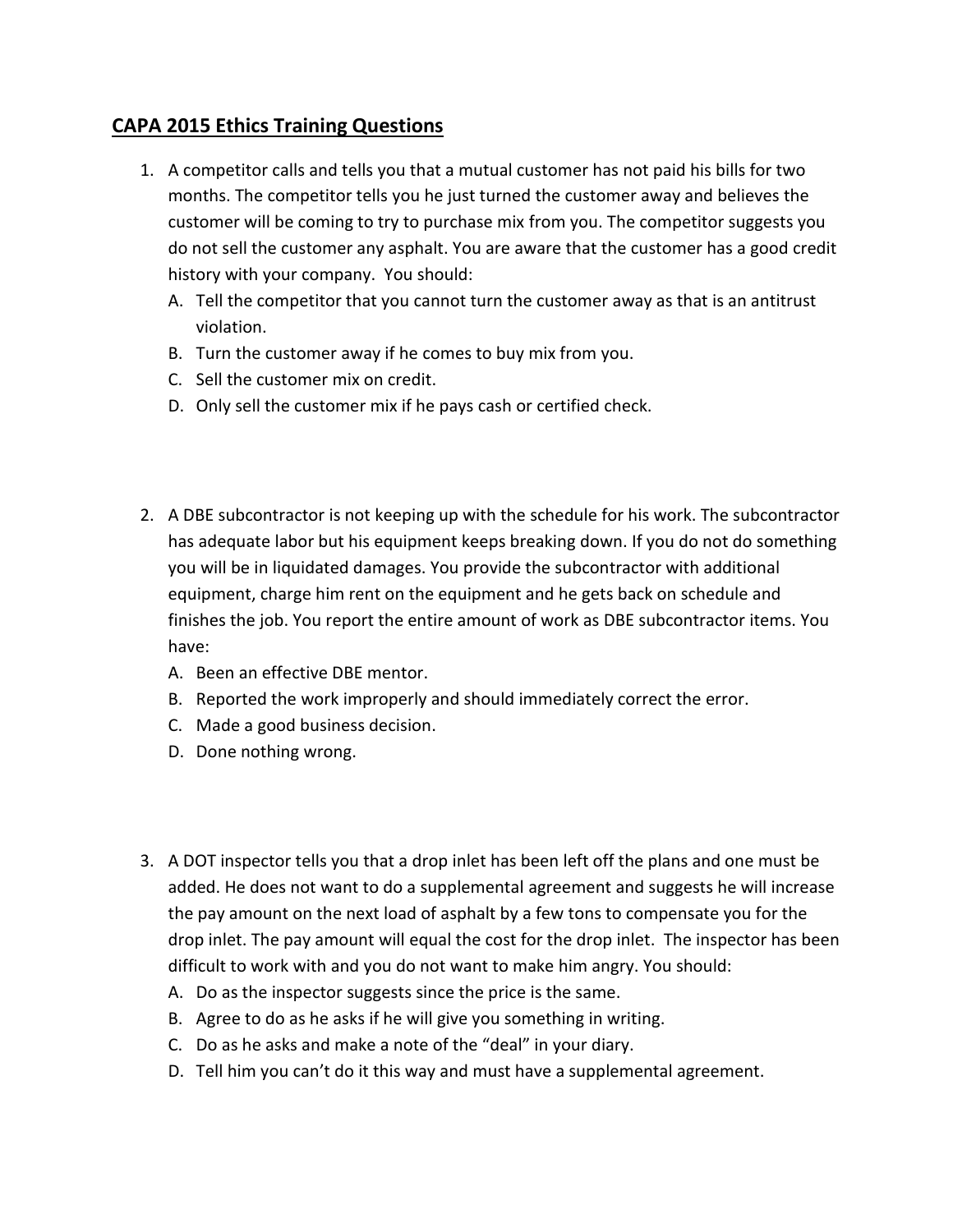- 4. A subcontractor that you routinely work with calls you and asks if you are going to bid Project "X" in the highway letting and asks if he can send you a quote. You are not planning to bid Project "X". You should:
	- A. Tell him you are not going to bid and suggest he call your closest competitor.
	- B. Tell him yes and ask for a quote.
	- C. Tell him his question is improper and explain that you cannot discuss if you will bid or not as that is collusion.
	- D. Tell him you are undecided and suggest he send you a quote.
- 5. You are on vacation and discover a competitor is staying at the same resort. Prior to dinner you are enjoying a drink in the bar and he comes and sits beside you. He asks how things are going and you tell him business is tough and is getting tougher all the time. You mention that competition is fierce and note that all bids for the last year have been 10% or more below the engineer's estimate. He agrees that the market is very tough right now and suggests the industry is bringing the challenges upon themselves by bidding so low. He suggests that if everyone would just increase prices by a couple of percent everyone would be in much better shape. You should:
	- A. Continue the conversation as nothing improper has been discussed yet.
	- B. Tell him the conversation is improper and leave immediately.
	- C. Change the conversation so this topic is not discussed any more before anything is said that is wrong.
	- D. Buy him some shots and see if he will tell you his approach to pricing.
- 6. You are a QC technician and notice a fellow technician has made an error on documenting his test results. After reviewing the results you realize correcting the error will result in a very large penalty and possibly removal of the asphalt that has been placed for the last three days. You are confident that the error will not be discovered and you have visited the job and the asphalt looks good and has great density results. You should:
	- A. Tell the technician about his error and tell him to make sure this does not happen again.
	- B. Say nothing because the asphalt density is very good and it looks good.
	- C. Call DOT and ask for a meeting to discuss the issue.
	- D. Tell your supervisor and suggest this is ok because density and appearance of the mix are very good.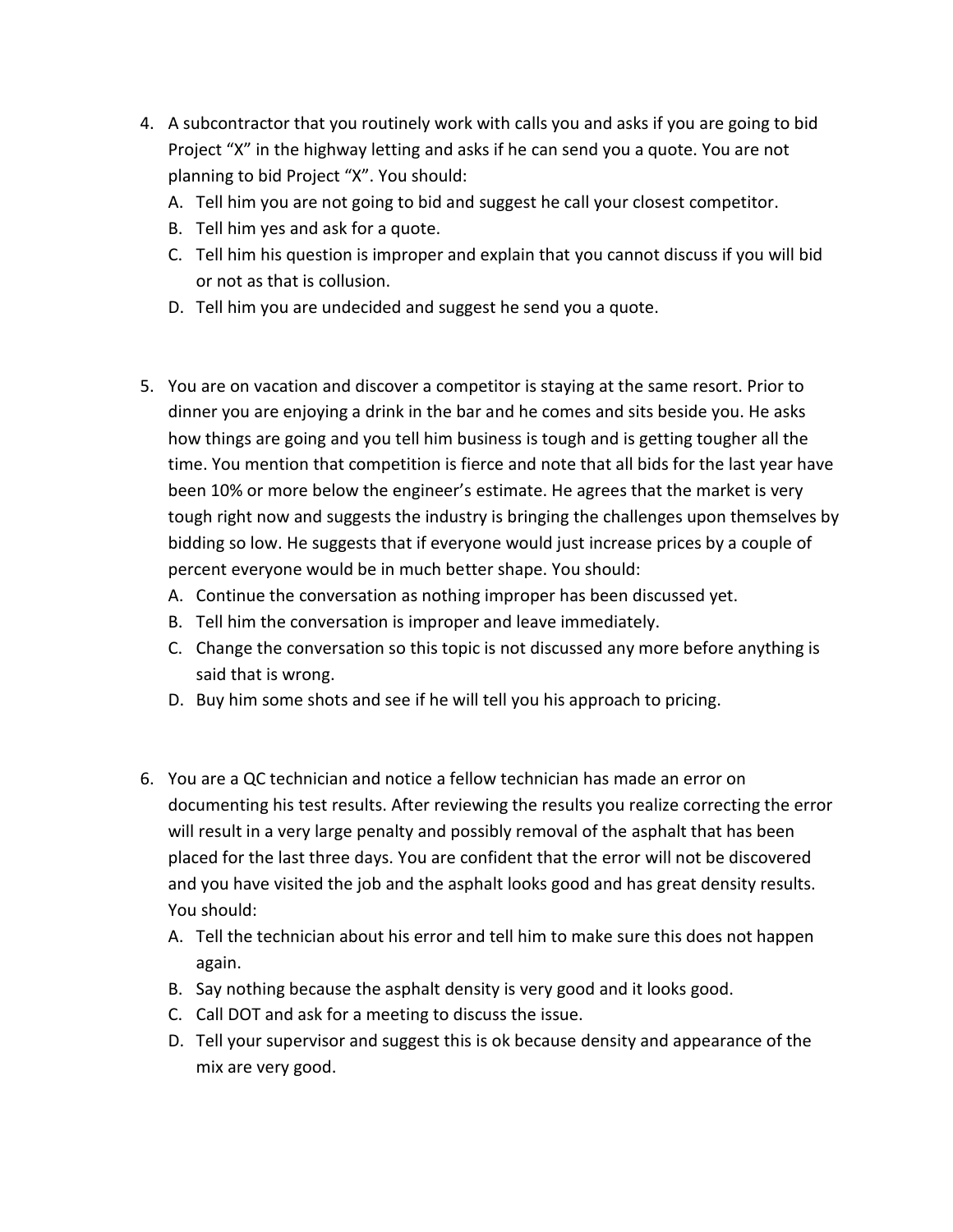- 7. In the last year your closest competitor has won only three bids. You know he is in desperate need of work or he will have to lay off several crews. A subcontractor tells you that he heard that if your competitor does not get another job soon he will have to sell out. You should:
	- A. Bid low because you are sure it will force him to sell his business.
	- B. Disregard this information and bid as normal.
	- C. Call your competitor and discuss his situation and ask if you can help in any way.
	- D. Call your other closest competitor and discuss the situation with him.
- 8. You are working on a project and the inspector tells you about an elderly lady that lives near the project that needs her driveway paved. He tells you the driveway is very short and could be done with one truck of asphalt. When the next truck arrives he rejects the load of asphalt and gives you a wink and a nod. You come over to talk to him about the rejection and he suggests you take the asphalt to the lady's driveway. You have just started this project and know if you do not do as he says it will make things difficult. You should:
	- A. Do as he says since no one will ever know.
	- B. Call his supervisor and report the issue.
	- C. Call your supervisor and report the issue.
	- D. Tell him no and explain why this can't happen.
- 9. You commit DBE fraud or an antitrust or ethics violation and are now a convicted felon. Which of the following apply:
	- A. You lose your US citizenship.
	- B. You can no longer vote.
	- C. You can no longer own a firearm.
	- D. You are banned from working on public projects for life.
- 10. You are to turn in a bid on a very large project tomorrow and you get a call from a competitor you know is on the plan holder's list. His message says he wants to talk to you before 2pm tomorrow. You have no idea what he wants. You should:
	- A. Call him back and record the conversation.
	- B. Do not call him back until after you have turned in your bid.
	- C. Call him back and see what he wants.
	- D. Get someone else to call him back.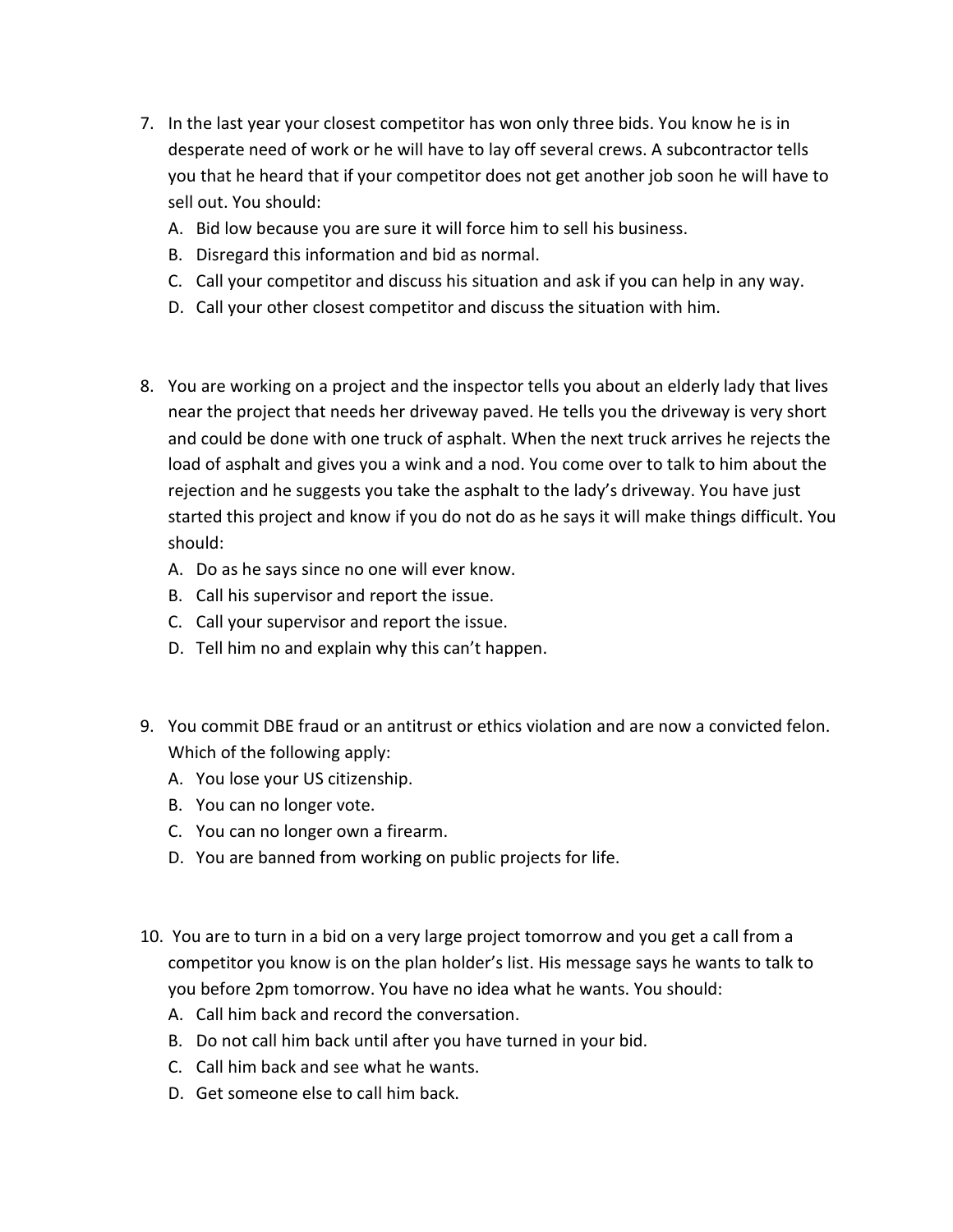- 11. A very large project will be let in several months and you know that you cannot do the project alone. You believe that a competitor is in a similar situation and want to discuss bidding the project with him. You should:
	- A. Have your head examined, why would you ever team with a competitor.
	- B. Give him a call and ask if he wants to bid together.
	- C. Arrange a meeting with his team and yours and have an attorney review what can and cannot be discussed so no antitrust violation occurs.
	- D. Call him and tell him you cannot bid the project without him.
- 12. A job is advertised and you plan to bid the job. It is a very big job and you can do the job but it would be better if you could get material from two sources. You have a competitor that is on the plan holders list. You want to call and ask him for a quote on material. Which is the best way to approach this?
	- A. Tell the Division President and suggest he discuss this over a golf game or dinner.
	- B. Fax him a request for a quote.
	- C. Call him and ask for a quote.
	- D. Bid without investigating this option.
- 13. You are a contractor or material supplier on a DOT job. Your company is seeking to fill an open position and you believe a certain DOT employee is the perfect fit for the position and you want to discuss this with them. This employee routinely makes decisions that affect payment and/or claim outcomes. You should:
	- A. Just ask them on the job.
	- B. You have their mobile number, so just call them after work.
	- C. Invite them to your office and discuss it then.
	- D. Write them a letter and ask if they would like to discuss the matter.
- 14. You are a contractor or material supplier and you increase your price due to lack of competition. You have just:
	- A. Done a good job for the company.
	- B. Committed an antitrust violation.